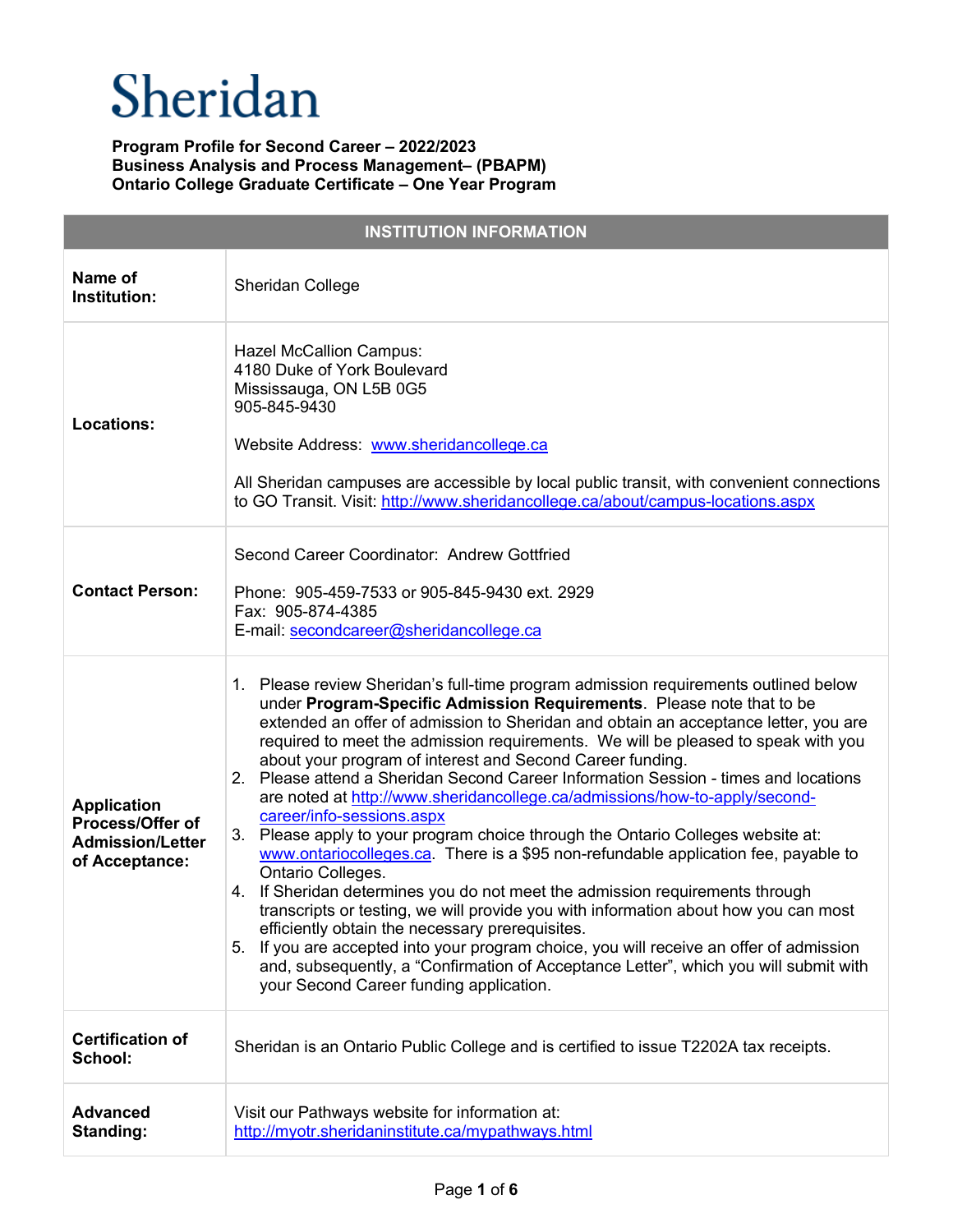# Sheridan

|                                                                                          | <b>PROGRAM INFORMATION</b>                                                                                                                                                                                                                                                                                                                                                                                                                                                                                                                                                                                                                                                                                                                                                                                                                                                                                                                                                                                                                                                                                                                                                                                                                                                                                                                                                                                                                                                                                                |
|------------------------------------------------------------------------------------------|---------------------------------------------------------------------------------------------------------------------------------------------------------------------------------------------------------------------------------------------------------------------------------------------------------------------------------------------------------------------------------------------------------------------------------------------------------------------------------------------------------------------------------------------------------------------------------------------------------------------------------------------------------------------------------------------------------------------------------------------------------------------------------------------------------------------------------------------------------------------------------------------------------------------------------------------------------------------------------------------------------------------------------------------------------------------------------------------------------------------------------------------------------------------------------------------------------------------------------------------------------------------------------------------------------------------------------------------------------------------------------------------------------------------------------------------------------------------------------------------------------------------------|
| Program<br><b>Name/Credential:</b>                                                       | <b>Business Analysis and Process Management</b><br>Ontario College Graduate Certificate                                                                                                                                                                                                                                                                                                                                                                                                                                                                                                                                                                                                                                                                                                                                                                                                                                                                                                                                                                                                                                                                                                                                                                                                                                                                                                                                                                                                                                   |
| <b>Program-Specific</b><br><b>Admission</b><br><b>Requirements:</b>                      | https://www.sheridancollege.ca/programs/business-analysis-process-<br>management#tab=admission-requirements                                                                                                                                                                                                                                                                                                                                                                                                                                                                                                                                                                                                                                                                                                                                                                                                                                                                                                                                                                                                                                                                                                                                                                                                                                                                                                                                                                                                               |
| <b>Program Offered</b><br><b>SEPTEMBER 2022</b><br><b>Start/End dates by</b><br>semester | Sept. 6, 2022<br>Jan. 9, 2023<br><b>Optional</b><br>$\overline{3}$<br>2 <sup>1</sup><br>$1$ To<br>∣ To<br><b>CO-OP</b><br>Dec. 16, 2022<br>Apr. 21, 2023                                                                                                                                                                                                                                                                                                                                                                                                                                                                                                                                                                                                                                                                                                                                                                                                                                                                                                                                                                                                                                                                                                                                                                                                                                                                                                                                                                  |
| Program Length/<br><b>Hours/Weeks:</b>                                                   | This is a 1 year full time program, 2 semesters of 15 weeks each with 1 reading (break)<br>week, with the option for co-op (3-4 months)<br>Sheridan offers an optional paid work placement for students carrying a grade-point<br>average of 3.0 or higher and a minimum C in first semester courses. Enrolment is<br>limited.<br>The word alternative is used as the schedule is off-hours to regular daytime classes so<br>that students may be employed in other daytime pursuits if they wish. Face to face<br>classroom hours range from 14 to 40 hours depending whether it is a regular winter<br>week or one of the three full intensive weeks.<br>Some of the courses are partially on-line, and currently two courses are fully on-<br>line. The face to face classes are from 6pm to 10pm every Tuesday and Thursday<br>evening. In the fall semester, there are also Saturday classes from 8am to 2pm and<br>two intensive weeks that run 8am to 4pm. Those intensive weeks occur in the reading<br>week in October and the final week of the semester in mid-December.<br>In the winter semester, again the classes are Tuesday and Thursday evenings from<br>6pm to 10pm. There are no Saturday classes in the winter term. There is one<br>intensive week in the winter reading week, usually at the end of February.<br>Programs starting in September have a holiday break of approximately 3 weeks.<br>Students will be notified about their class schedule prior to the beginning of each<br>semester. |
| <b>Class Size:</b>                                                                       | Approximately 35                                                                                                                                                                                                                                                                                                                                                                                                                                                                                                                                                                                                                                                                                                                                                                                                                                                                                                                                                                                                                                                                                                                                                                                                                                                                                                                                                                                                                                                                                                          |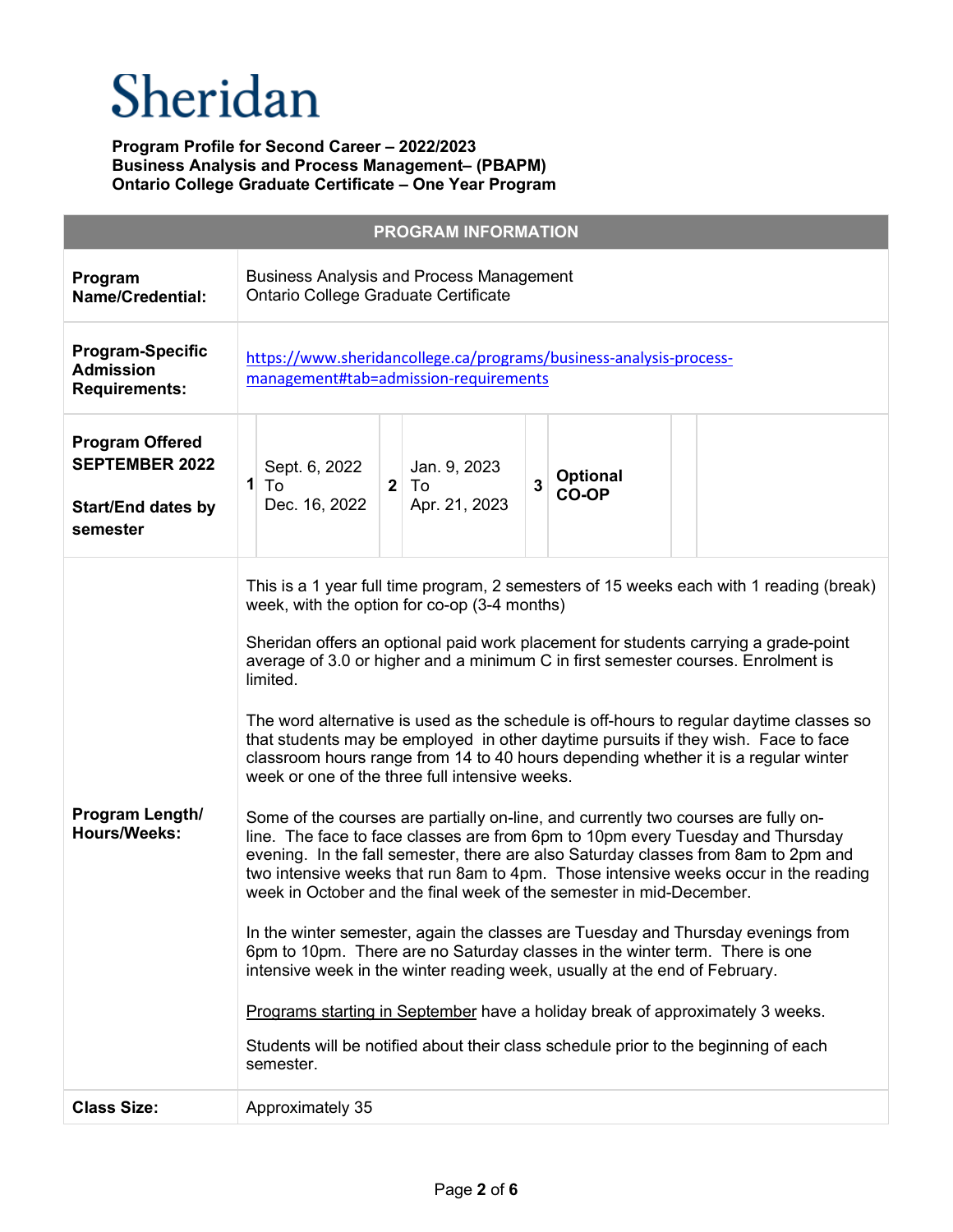# Sheridan

| <b>Course Outline:</b>                                                                                      | https://www.sheridancollege.ca/programs/courses/course-outline-search                                                                                                                                                                                                                                                                                                                                                                                                                                                                |
|-------------------------------------------------------------------------------------------------------------|--------------------------------------------------------------------------------------------------------------------------------------------------------------------------------------------------------------------------------------------------------------------------------------------------------------------------------------------------------------------------------------------------------------------------------------------------------------------------------------------------------------------------------------|
| <b>Registration Fee:</b><br>(applicable at time<br>of publication -<br>subject to change<br>without notice) | The \$95 non-refundable application processing fee paid to Ontario Colleges covers<br>application processing for one application cycle.                                                                                                                                                                                                                                                                                                                                                                                              |
| <b>Annual Tuition:</b><br>(applicable at time<br>of publication -<br>subject to change<br>without notice)   | https://www.sheridancollege.ca/programs/business-analysis-process-<br>management#tab=fees-and-financial-aid<br>Tuition fees are regulated by the Ministry of Advanced Education and Skills<br>Development and a change could be made by action of the Ontario Government.<br>As the Fee Guide is prepared in advance, Sheridan reserves the right to make changes<br>due to errors and omissions. Additional fees will apply for some programs with a<br>modified curriculum. All information provided is current as of publication. |
| Parking:<br>(applicable at time<br>of publication -<br>subject to change<br>without notice)                 | https://epark.sheridancollege.ca/                                                                                                                                                                                                                                                                                                                                                                                                                                                                                                    |
| <b>Book Costs:</b><br>(applicable at time<br>of publication -<br>subject to change<br>without notice)       | Approximately \$630.00 per semester - 5% tax included                                                                                                                                                                                                                                                                                                                                                                                                                                                                                |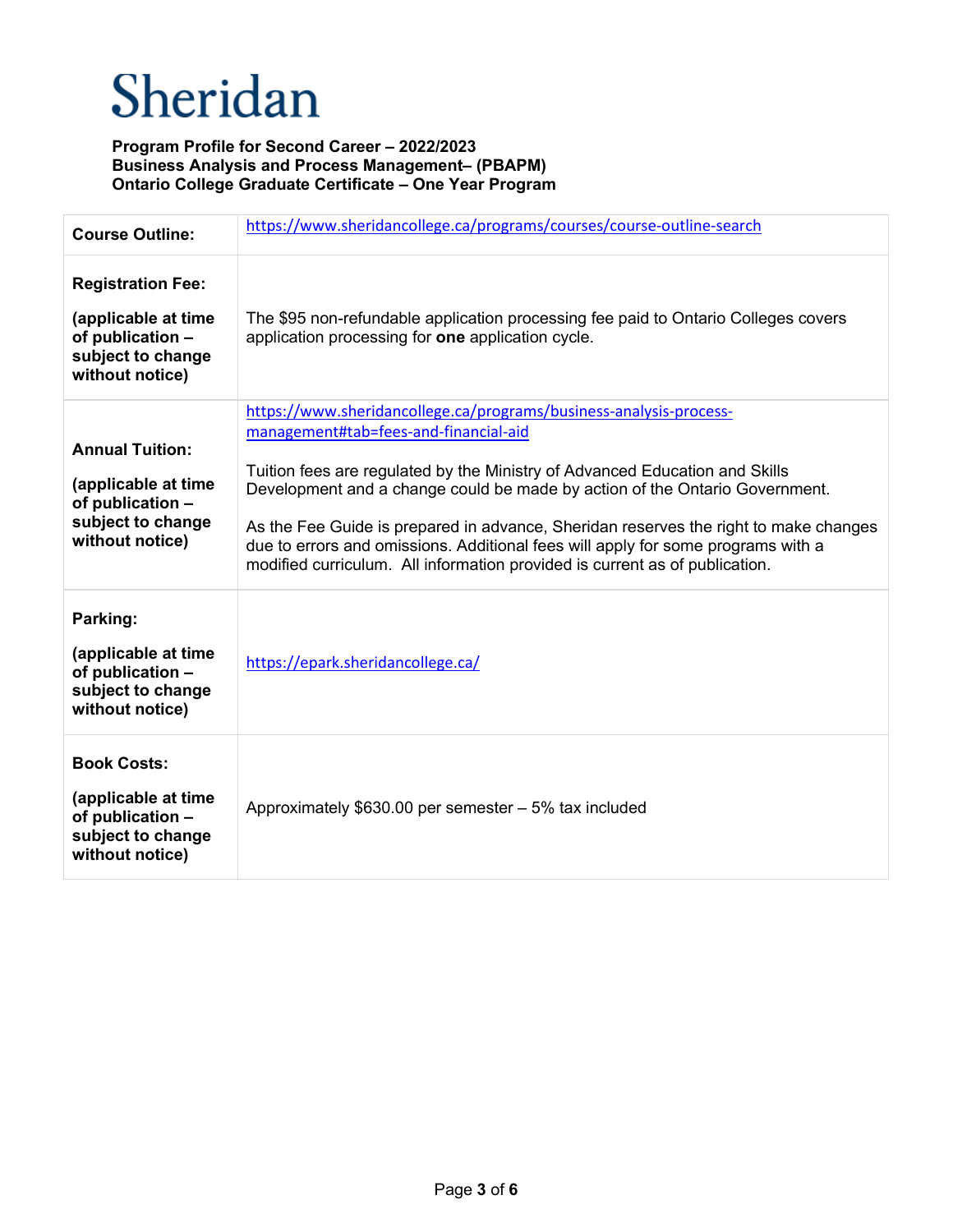| <b>Other Costs:</b>                                | <b>Mobile Computing</b><br>This program is a Mobile Computing program. Mobile computing programs require the<br>use of a laptop as a mandatory component of curriculum during academic terms. New<br>students in mobile computing programs must bring a laptop of their choice that will<br>meet the program's requirements.<br><b>Optional CO-OP</b><br>This program has a co-op option. After completing two academic terms, students can<br>apply for a paid co-op work term to gain professional experience while deepening their<br>education. Enrolment is limited and requires a separate application process and<br>requirements. To be eligible for acceptance in co-op, students must have a GPA of 3.0<br>or higher and no D grade in the first term. To remain in co-op, academic performance<br>must be maintained in the second term.<br>Co-op and internship students pay an additional fee of \$535.00 per work term. This fee<br>is collected with tuition and goes to support the valuable support services provided to<br>co-op students.<br>Locker Fee - \$15 for one semester, \$25 for two semesters, and \$35 for one academic<br>year (September – August). All students must provide their own lock. Payment will be<br>by debit or credit card only.<br>Please note ALL COSTS are approximate and subject to change without notice. |
|----------------------------------------------------|---------------------------------------------------------------------------------------------------------------------------------------------------------------------------------------------------------------------------------------------------------------------------------------------------------------------------------------------------------------------------------------------------------------------------------------------------------------------------------------------------------------------------------------------------------------------------------------------------------------------------------------------------------------------------------------------------------------------------------------------------------------------------------------------------------------------------------------------------------------------------------------------------------------------------------------------------------------------------------------------------------------------------------------------------------------------------------------------------------------------------------------------------------------------------------------------------------------------------------------------------------------------------------------------------------------------------------------------------------------|
| <b>Payment Policy for</b><br><b>Second Career:</b> | Please refer to your Fees Invoice for tuition deadlines as dates vary depending on<br>when you accept an offer.                                                                                                                                                                                                                                                                                                                                                                                                                                                                                                                                                                                                                                                                                                                                                                                                                                                                                                                                                                                                                                                                                                                                                                                                                                               |
| <b>Withdrawal/Refund</b><br>Policy:                | Students must officially withdraw from Sheridan post-secondary programs via the<br>"Application for Term or Complete Program Withdrawal" form by the 10 <sup>th</sup> day of<br>scheduled classes<br>All fees are subject to a \$500 non-refundable registration charge, in accordance with<br>policy set by the Ministry of Advanced Education and Skills Development.<br>Any refund, less the non-refundable registration charge, will be refunded to the student<br>in the form of a cheque. Students who pay for two or more terms in advance will<br>receive a full refund of second semester fees providing the withdrawal is received prior<br>to the fee payment deadline date of the subsequent term.<br>Please note: As a Second Career-funded student, all refunds are to be returned to<br>your funder.                                                                                                                                                                                                                                                                                                                                                                                                                                                                                                                                           |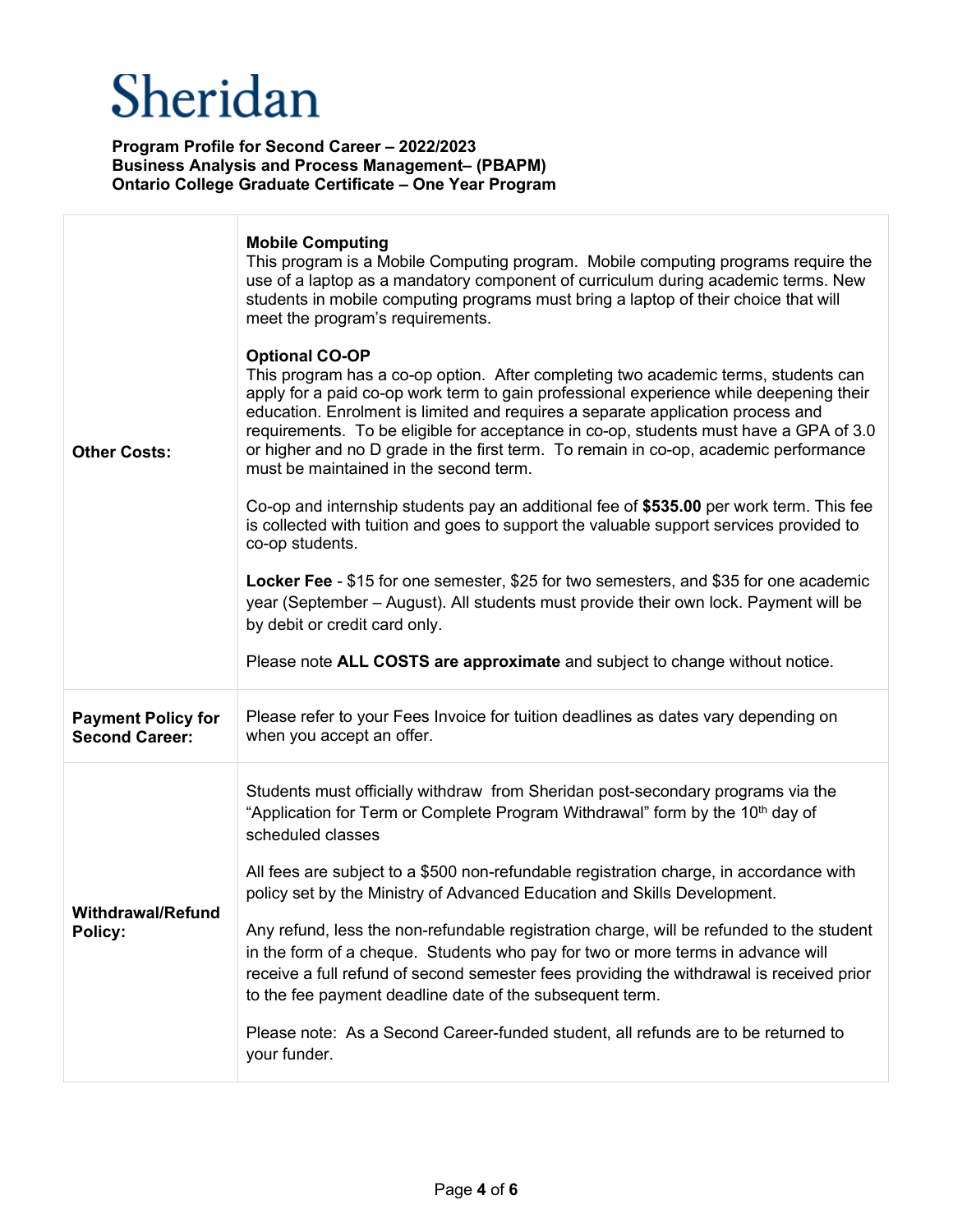| <b>Your Second Career</b><br>and Career<br><b>Opportunities:</b>        | https://www.sheridancollege.ca/programs/business-analysis-process-<br>management#tab=careers                                                                                                                                                                                                                                                                                                                                                                                                                                          |
|-------------------------------------------------------------------------|---------------------------------------------------------------------------------------------------------------------------------------------------------------------------------------------------------------------------------------------------------------------------------------------------------------------------------------------------------------------------------------------------------------------------------------------------------------------------------------------------------------------------------------|
| <b>Method of</b><br>Instruction:                                        | Courses are instructor-led. Students will engage in a variety of applied learning and<br>experiential activities and will complete projects.                                                                                                                                                                                                                                                                                                                                                                                          |
| <b>Equipment</b><br><b>Availability:</b>                                | Students will have access to computers in open access computer labs.                                                                                                                                                                                                                                                                                                                                                                                                                                                                  |
| Instructor<br><b>Qualifications:</b>                                    | Our faculty is hired based on a combination of industry experience and academic<br>qualifications. Most full-time faculty have relevant Master's degrees and/or professional<br>certifications where applicable.<br>Our faculty is provided with opportunities to engage in professional development to<br>ensure currency in their field and proficiency in teaching adults.                                                                                                                                                         |
| <b>Curriculum Design:</b>                                               | All programs are designed and kept up to date with input from Program Advisory<br>Committees which include representation from employers and industry organizations.<br>The Centre for Teaching and Learning at Sheridan oversees the design of new<br>programs and courses and maintains a schedule of program review to keep programs<br>up to date.                                                                                                                                                                                |
| <b>Evaluation of</b><br>Instructors,<br><b>Courses and</b><br>Programs: | Students have the opportunity to complete a formal evaluation of the course and<br>instructor at the end of each course.<br>In addition, students can participate in the Student Satisfaction Survey to evaluate their<br>program.<br>Public colleges must survey students, graduates and employers as mandated by the<br>Ministry of Advanced Education and Skills Development to obtain information on Key<br>Performance Indicators (KPIs). Please visit:<br>http://www.sheridancollege.ca/about/administration-and-governance/kpi |